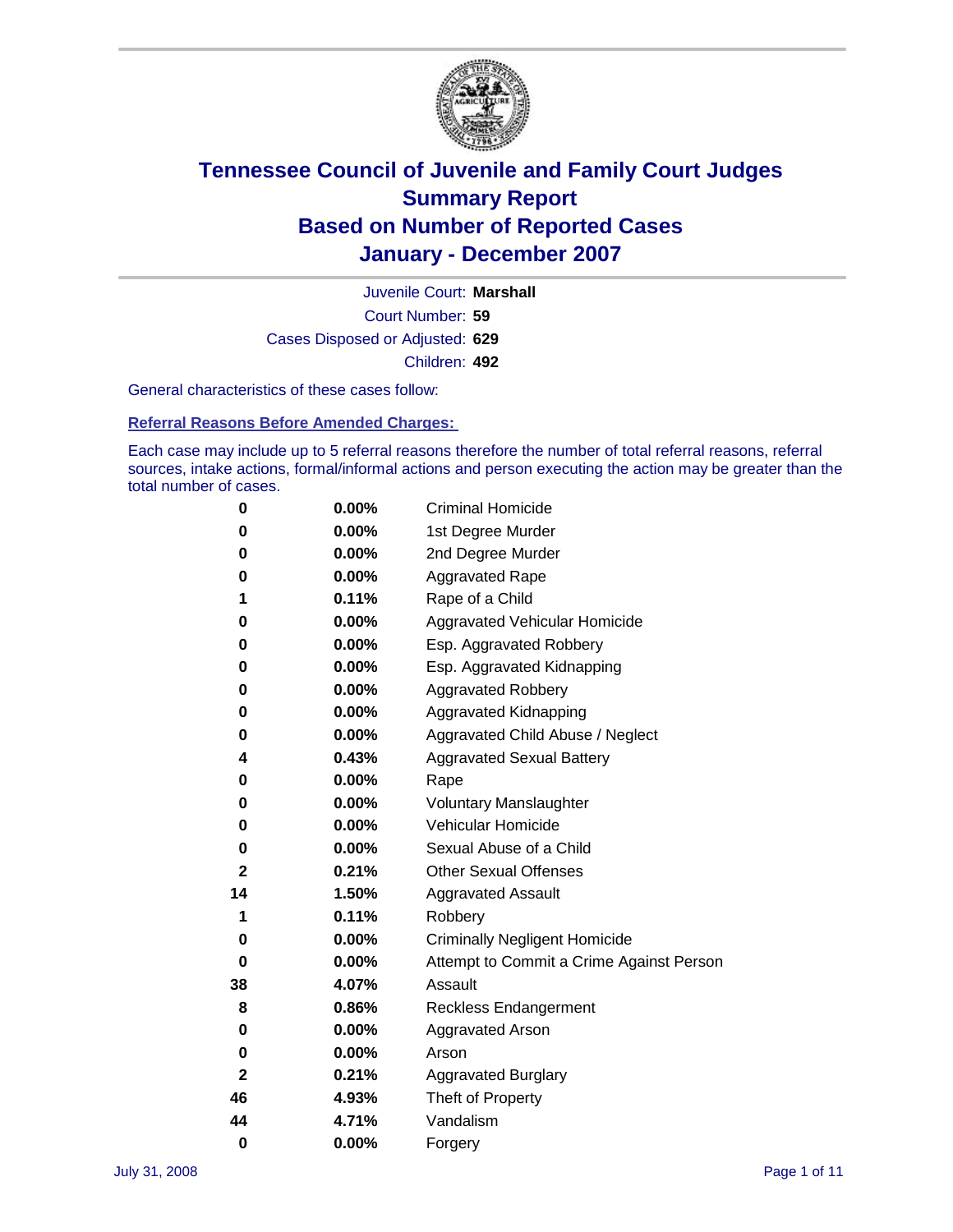

Court Number: **59** Juvenile Court: **Marshall** Cases Disposed or Adjusted: **629** Children: **492**

#### **Referral Reasons Before Amended Charges:**

Each case may include up to 5 referral reasons therefore the number of total referral reasons, referral sources, intake actions, formal/informal actions and person executing the action may be greater than the total number of cases.

| 0        | 0.00%  | <b>Worthless Checks</b>                                     |
|----------|--------|-------------------------------------------------------------|
| 0        | 0.00%  | Illegal Possession / Fraudulent Use of Credit / Debit Cards |
| 6        | 0.64%  | <b>Burglary</b>                                             |
| 1        | 0.11%  | Unauthorized Use of a Vehicle                               |
| 0        | 0.00%  | <b>Cruelty to Animals</b>                                   |
| 0        | 0.00%  | Sale of Controlled Substances                               |
| 1        | 0.11%  | <b>Other Drug Offenses</b>                                  |
| 17       | 1.82%  | <b>Possession of Controlled Substances</b>                  |
| $\bf{0}$ | 0.00%  | <b>Criminal Attempt</b>                                     |
| 10       | 1.07%  | Carrying Weapons on School Property                         |
| 3        | 0.32%  | Unlawful Carrying / Possession of a Weapon                  |
| 4        | 0.43%  | <b>Evading Arrest</b>                                       |
| 4        | 0.43%  | Escape                                                      |
| 1        | 0.11%  | Driving Under Influence (DUI)                               |
| 19       | 2.03%  | Possession / Consumption of Alcohol                         |
| 3        | 0.32%  | Resisting Stop, Frisk, Halt, Arrest or Search               |
| 0        | 0.00%  | <b>Aggravated Criminal Trespass</b>                         |
| 1        | 0.11%  | Harassment                                                  |
| 0        | 0.00%  | Failure to Appear                                           |
| 1        | 0.11%  | Filing a False Police Report                                |
|          | 0.11%  | Criminal Impersonation                                      |
| 10       | 1.07%  | <b>Disorderly Conduct</b>                                   |
| 9        | 0.96%  | <b>Criminal Trespass</b>                                    |
| 7        | 0.75%  | <b>Public Intoxication</b>                                  |
| 0        | 0.00%  | Gambling                                                    |
| 382      | 40.90% | Traffic                                                     |
| 6        | 0.64%  | <b>Local Ordinances</b>                                     |
| 4        | 0.43%  | Violation of Wildlife Regulations                           |
| 0        | 0.00%  | Contempt of Court                                           |
| 33       | 3.53%  | Violation of Probation                                      |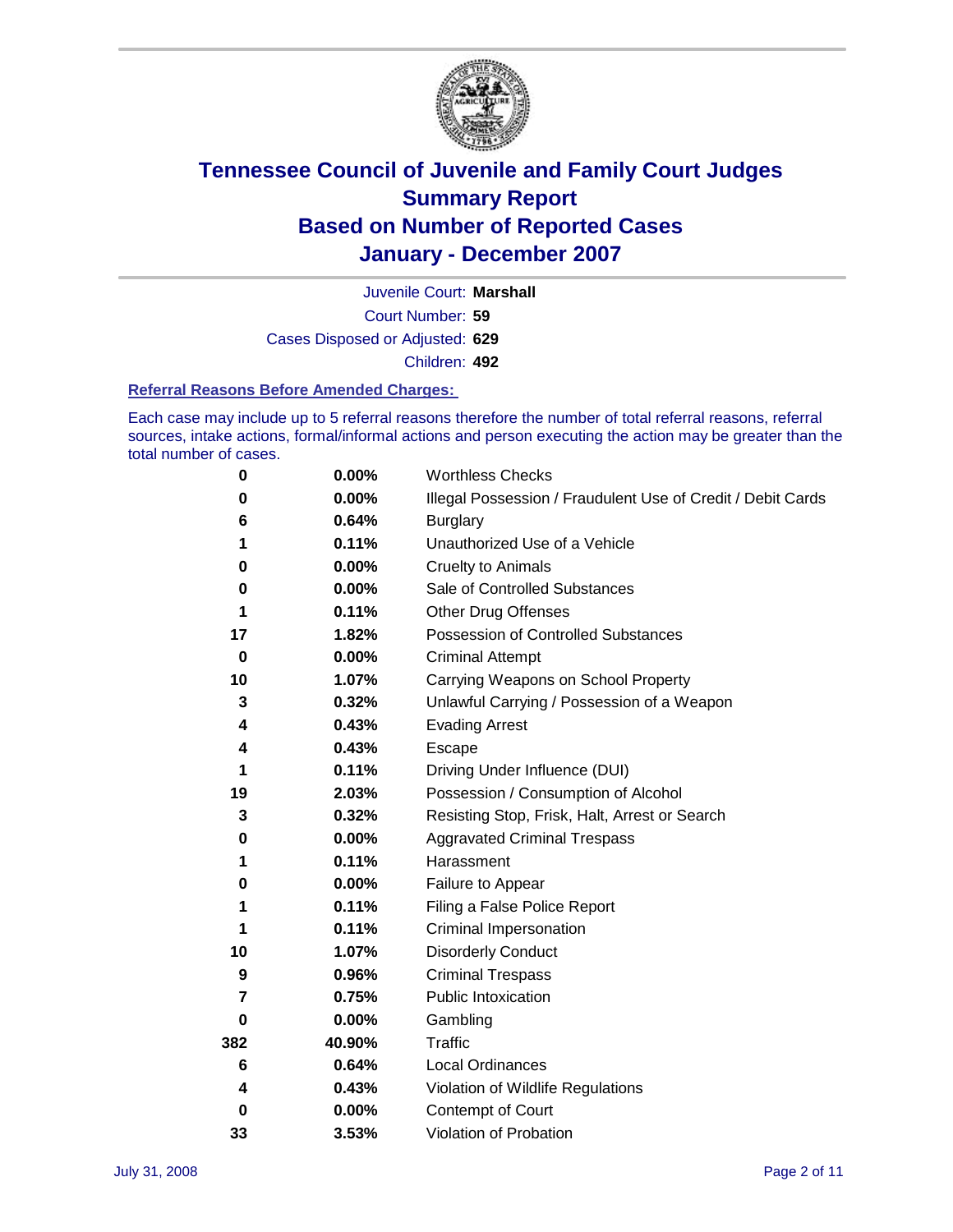

Court Number: **59** Juvenile Court: **Marshall** Cases Disposed or Adjusted: **629** Children: **492**

#### **Referral Reasons Before Amended Charges:**

Each case may include up to 5 referral reasons therefore the number of total referral reasons, referral sources, intake actions, formal/informal actions and person executing the action may be greater than the total number of cases.

| 10       | 1.07%    | Violation of Aftercare                 |
|----------|----------|----------------------------------------|
| 18       | 1.93%    | Unruly Behavior                        |
| 11       | 1.18%    | Truancy                                |
| 17       | 1.82%    | In-State Runaway                       |
| 0        | $0.00\%$ | Out-of-State Runaway                   |
| 48       | 5.14%    | Possession of Tobacco Products         |
| 0        | $0.00\%$ | Violation of a Valid Court Order       |
| 8        | 0.86%    | <b>Violation of Curfew</b>             |
| 0        | $0.00\%$ | <b>Sexually Abused Child</b>           |
| $\bf{0}$ | 0.00%    | <b>Physically Abused Child</b>         |
| 36       | 3.85%    | Dependency / Neglect                   |
| 1        | 0.11%    | <b>Termination of Parental Rights</b>  |
| 0        | $0.00\%$ | <b>Violation of Pretrial Diversion</b> |
| 0        | $0.00\%$ | Violation of Informal Adjustment       |
| 0        | $0.00\%$ | <b>Judicial Review</b>                 |
| 0        | 0.00%    | <b>Administrative Review</b>           |
| 0        | 0.00%    | <b>Foster Care Review</b>              |
| 29       | 3.10%    | Custody                                |
| 5        | 0.54%    | Visitation                             |
| 3        | 0.32%    | Paternity / Legitimation               |
| 0        | 0.00%    | <b>Child Support</b>                   |
| 0        | 0.00%    | <b>Request for Medical Treatment</b>   |
| 0        | 0.00%    | <b>Consent to Marry</b>                |
| 65       | 6.96%    | Other                                  |
| 934      | 100.00%  | <b>Total Referrals</b>                 |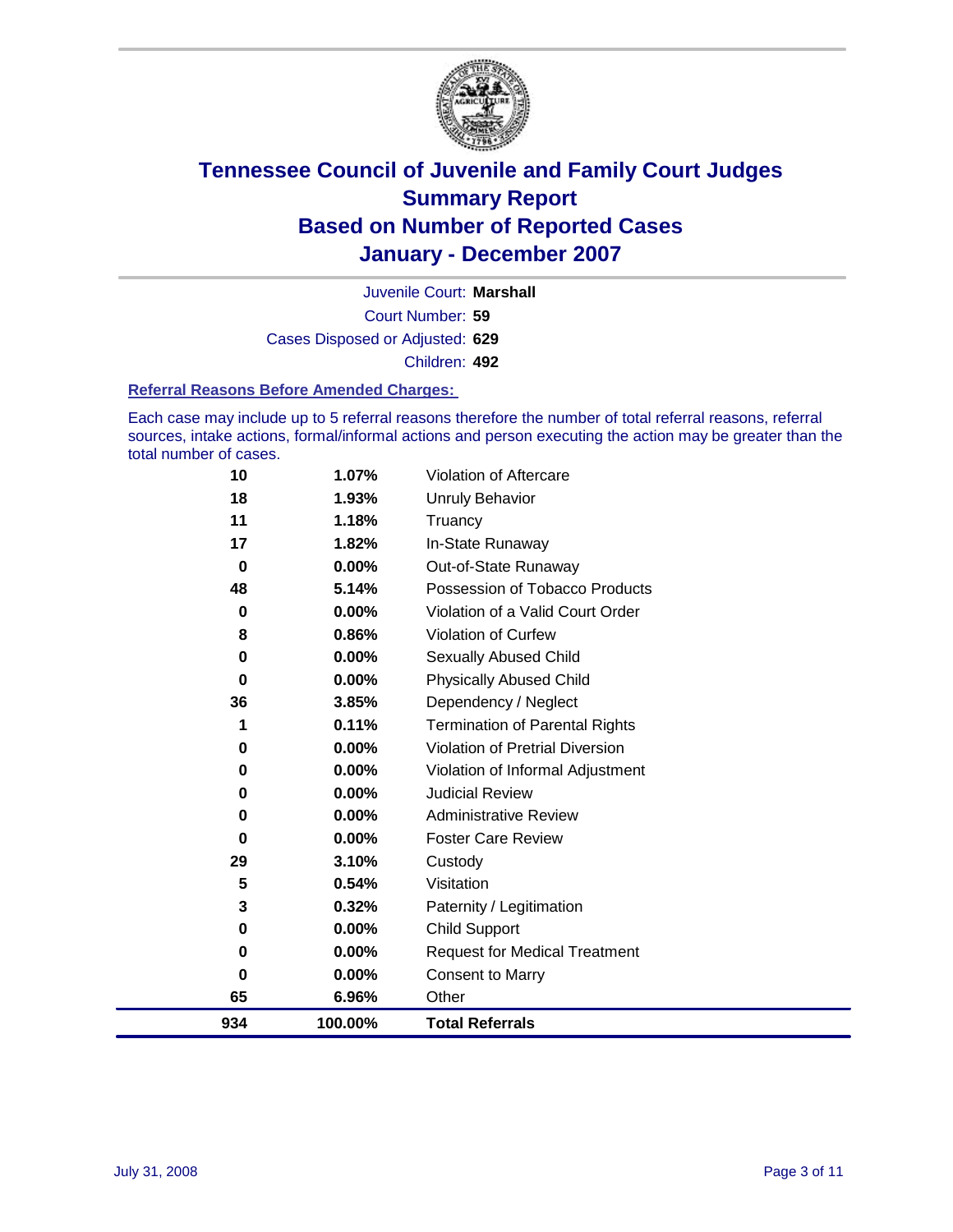

| Juvenile Court: Marshall        |  |
|---------------------------------|--|
| Court Number: 59                |  |
| Cases Disposed or Adjusted: 629 |  |
| Children: 492                   |  |

#### **Referral Sources: 1**

| 934<br>100.00%       | <b>Total Referral Sources</b>     |
|----------------------|-----------------------------------|
| 11<br>1.18%          | Other                             |
| 0.00%<br>$\bf{0}$    | Unknown                           |
| $\mathbf 0$<br>0.00% | Hospital                          |
| 17<br>1.82%          | Child & Parent                    |
| 33<br>3.53%          | Victim                            |
| 18<br>1.93%          | <b>Other Court</b>                |
| 8<br>0.86%           | Social Agency                     |
| 34<br>3.64%          | <b>Court Staff</b>                |
| 0.00%<br>$\bf{0}$    | <b>District Attorney's Office</b> |
| 0.00%<br>$\mathbf 0$ | <b>Other State Department</b>     |
| 43<br>4.60%          | <b>DCS</b>                        |
| 0.00%<br>0           | <b>CSA</b>                        |
| 46<br>4.93%          | School                            |
| 11<br>1.18%          | Self                              |
| 9<br>0.96%           | <b>Relatives</b>                  |
| 56<br>6.00%          | Parents                           |
| 648<br>69.38%        | Law Enforcement                   |

#### **Age of Child at Referral: 2**

| 492          | 100.00% | <b>Total Child Count</b> |
|--------------|---------|--------------------------|
| 0            | 0.00%   | Unknown / Not Reported   |
| $\mathbf{2}$ | 0.41%   | Ages 19 and Over         |
| 179          | 36.38%  | Ages 17 through 18       |
| 193          | 39.23%  | Ages 15 through 16       |
| 56           | 11.38%  | Ages 13 through 14       |
| 7            | 1.42%   | Ages 11 through 12       |
| 55           | 11.18%  | Ages 10 and Under        |
|              |         |                          |

<sup>1</sup> If different than number of Referral Reasons (934), verify accuracy of your court's data.

One child could be counted in multiple categories, verify accuracy of your court's data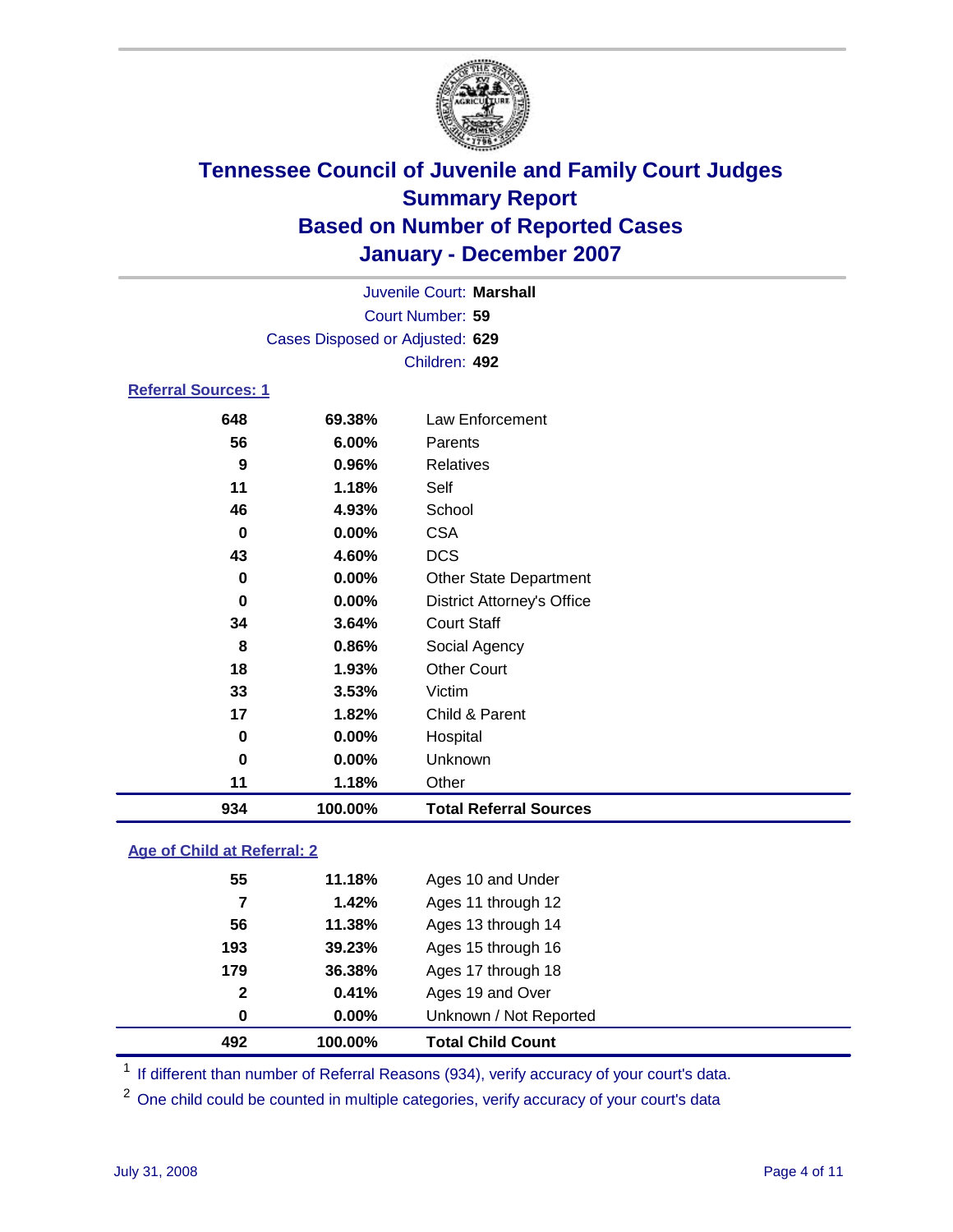

| Juvenile Court: Marshall                |               |                          |  |  |
|-----------------------------------------|---------------|--------------------------|--|--|
| Court Number: 59                        |               |                          |  |  |
| Cases Disposed or Adjusted: 629         |               |                          |  |  |
|                                         | Children: 492 |                          |  |  |
| Sex of Child: 1                         |               |                          |  |  |
| 306                                     | 62.20%        | Male                     |  |  |
| 186                                     | 37.80%        | Female                   |  |  |
| $\bf{0}$                                | 0.00%         | Unknown                  |  |  |
| 492                                     | 100.00%       | <b>Total Child Count</b> |  |  |
| Race of Child: 1                        |               |                          |  |  |
| 432                                     | 87.80%        | White                    |  |  |
| 36                                      | 7.32%         | African American         |  |  |
| $\mathbf 0$                             | 0.00%         | Native American          |  |  |
| $\overline{7}$                          | 1.42%         | Asian                    |  |  |
| 17                                      | 3.46%         | Mixed                    |  |  |
| $\mathbf 0$                             | 0.00%         | Unknown                  |  |  |
| 492                                     | 100.00%       | <b>Total Child Count</b> |  |  |
| <b>Hispanic Origin: 1</b>               |               |                          |  |  |
| 20                                      | 4.07%         | Yes                      |  |  |
| 472                                     | 95.93%        | <b>No</b>                |  |  |
| $\mathbf 0$                             | 0.00%         | Unknown                  |  |  |
| 492                                     | 100.00%       | <b>Total Child Count</b> |  |  |
| <b>School Enrollment of Children: 1</b> |               |                          |  |  |
| 417                                     | 84.76%        | Yes                      |  |  |
| 67                                      | 13.62%        | No                       |  |  |
| 8                                       | 1.63%         | Unknown                  |  |  |
| 492                                     | 100.00%       | <b>Total Child Count</b> |  |  |

One child could be counted in multiple categories, verify accuracy of your court's data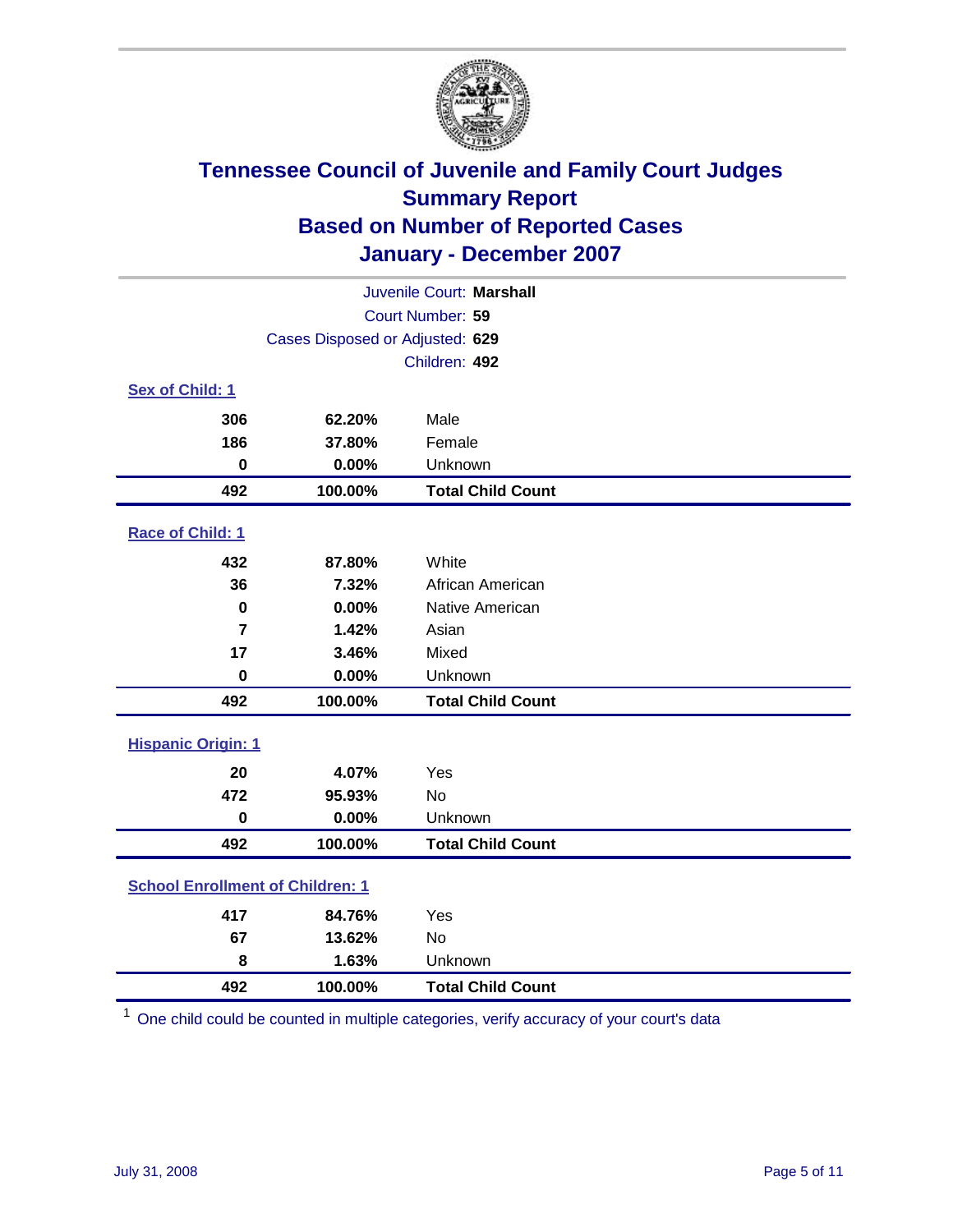

Court Number: **59** Juvenile Court: **Marshall** Cases Disposed or Adjusted: **629** Children: **492**

#### **Living Arrangement of Child at Time of Referral: 1**

| 492          | 100.00%  | <b>Total Child Count</b>     |
|--------------|----------|------------------------------|
| 5            | 1.02%    | Other                        |
| 7            | 1.42%    | Unknown                      |
| 2            | 0.41%    | Independent                  |
| 0            | $0.00\%$ | In an Institution            |
| 1            | $0.20\%$ | In a Residential Center      |
| 9            | $1.83\%$ | In a Group Home              |
| 6            | 1.22%    | With Foster Family           |
| $\mathbf{2}$ | 0.41%    | With Adoptive Parents        |
| 51           | 10.37%   | <b>With Relatives</b>        |
| 49           | 9.96%    | <b>With Father</b>           |
| 141          | 28.66%   | With Mother                  |
| 52           | 10.57%   | With Mother and Stepfather   |
| 17           | 3.46%    | With Father and Stepmother   |
| 150          | 30.49%   | With Both Biological Parents |
|              |          |                              |

#### **Type of Detention: 2**

| 629 | 100.00%  | <b>Total Detention Count</b> |
|-----|----------|------------------------------|
| 0   | $0.00\%$ | Other                        |
| 610 | 96.98%   | Does Not Apply               |
| 0   | $0.00\%$ | <b>Unknown</b>               |
| 0   | $0.00\%$ | <b>Psychiatric Hospital</b>  |
| 0   | $0.00\%$ | Jail - No Separation         |
| 0   | $0.00\%$ | Jail - Partial Separation    |
| 1   | 0.16%    | Jail - Complete Separation   |
| 18  | 2.86%    | Juvenile Detention Facility  |
| 0   | $0.00\%$ | Non-Secure Placement         |
|     |          |                              |

<sup>1</sup> One child could be counted in multiple categories, verify accuracy of your court's data

<sup>2</sup> If different than number of Cases (629) verify accuracy of your court's data.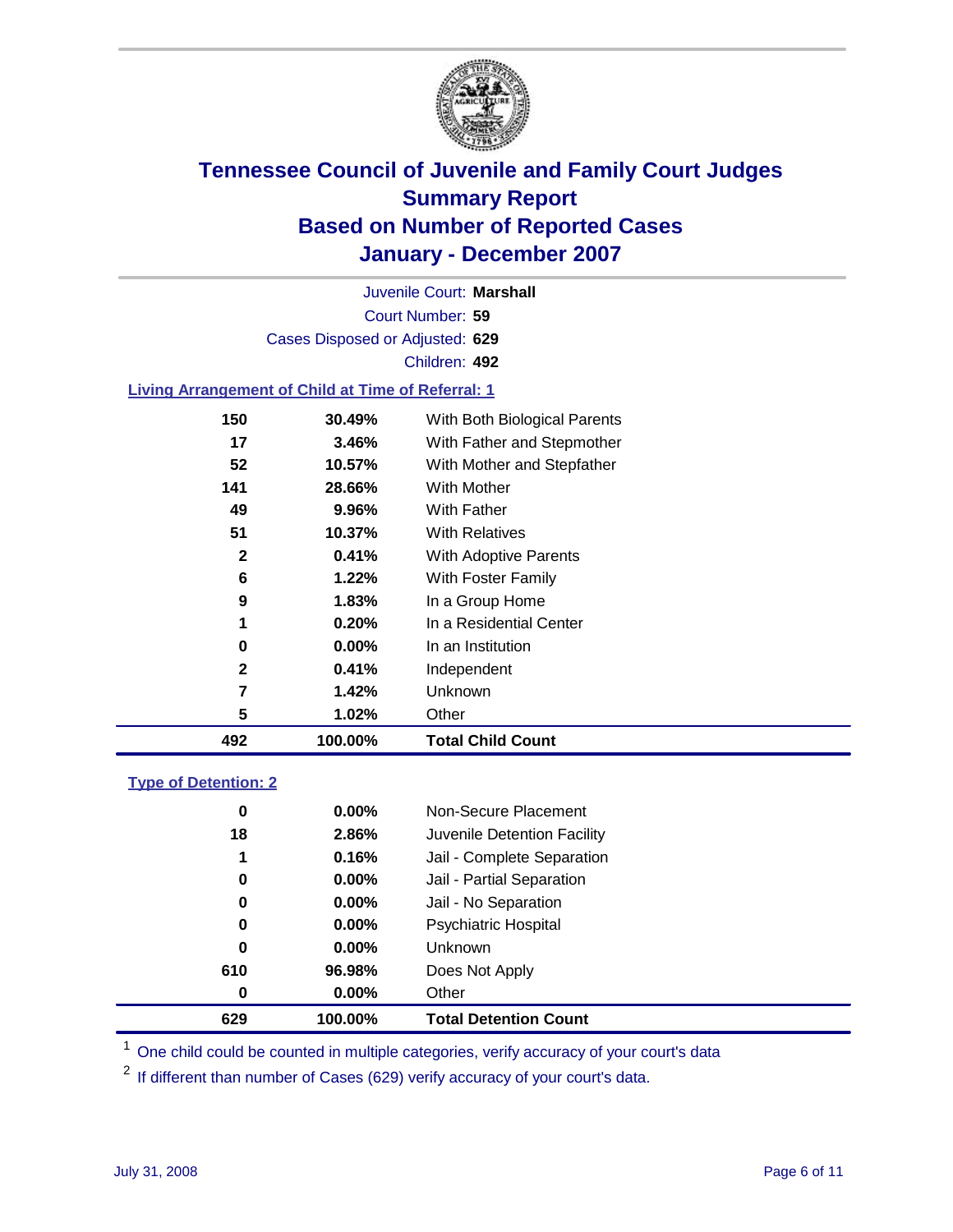

| Juvenile Court: Marshall                           |                                 |                                      |  |  |
|----------------------------------------------------|---------------------------------|--------------------------------------|--|--|
|                                                    | Court Number: 59                |                                      |  |  |
|                                                    | Cases Disposed or Adjusted: 629 |                                      |  |  |
|                                                    |                                 | Children: 492                        |  |  |
| <b>Placement After Secure Detention Hearing: 1</b> |                                 |                                      |  |  |
| 8                                                  | 1.27%                           | Returned to Prior Living Arrangement |  |  |
| 1                                                  | 0.16%                           | Juvenile Detention Facility          |  |  |
| 0                                                  | 0.00%                           | Jail                                 |  |  |
| $\mathbf{2}$                                       | 0.32%                           | Shelter / Group Home                 |  |  |
| 4                                                  | 0.64%                           | <b>Foster Family Home</b>            |  |  |
| $\mathbf 2$                                        | 0.32%                           | Psychiatric Hospital                 |  |  |
| 0                                                  | 0.00%                           | Unknown / Not Reported               |  |  |
| 609                                                | 96.82%                          | Does Not Apply                       |  |  |
| 3                                                  | 0.48%                           | Other                                |  |  |
| 629                                                | 100.00%                         | <b>Total Placement Count</b>         |  |  |
|                                                    |                                 |                                      |  |  |
| <b>Intake Actions: 2</b>                           |                                 |                                      |  |  |
| 411                                                | 44.00%                          | <b>Petition Filed</b>                |  |  |
| 39                                                 | 4.18%                           | <b>Motion Filed</b>                  |  |  |
| 465                                                | 49.79%                          | <b>Citation Processed</b>            |  |  |
| 0                                                  | 0.00%                           | Notification of Paternity Processed  |  |  |
| 0                                                  | 0.00%                           | Scheduling of Judicial Review        |  |  |
| 0                                                  | 0.00%                           | Scheduling of Administrative Review  |  |  |
| 0                                                  | 0.00%                           | Scheduling of Foster Care Review     |  |  |
| 0                                                  | 0.00%                           | Unknown                              |  |  |
| 0                                                  | 0.00%                           | Does Not Apply                       |  |  |
| 19                                                 | 2.03%                           | Other                                |  |  |
| 934                                                | 100.00%                         | <b>Total Intake Count</b>            |  |  |

<sup>1</sup> If different than number of Cases (629) verify accuracy of your court's data.

<sup>2</sup> If different than number of Referral Reasons (934), verify accuracy of your court's data.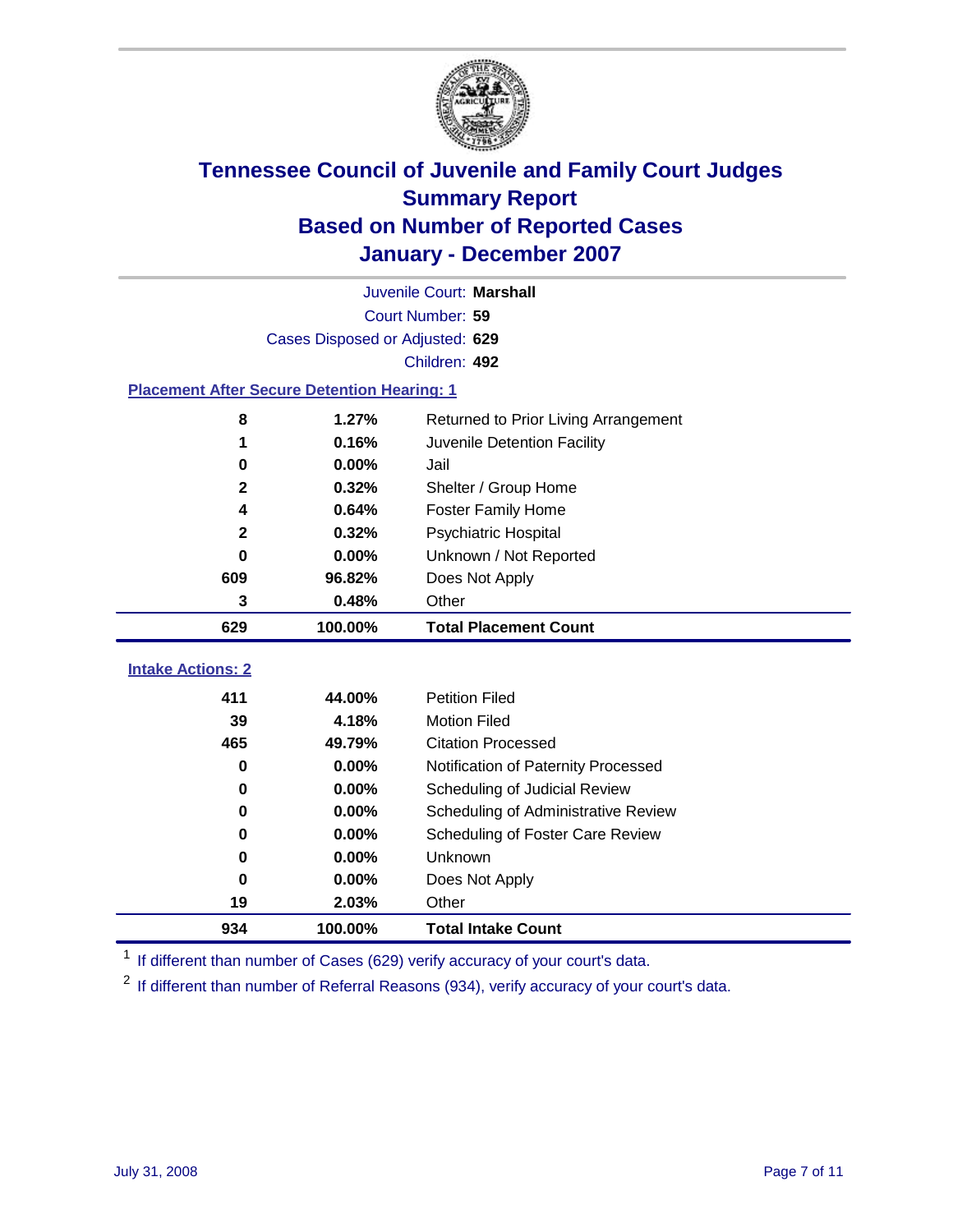

Court Number: **59** Juvenile Court: **Marshall** Cases Disposed or Adjusted: **629** Children: **492**

#### **Last Grade Completed by Child: 1**

| 26          | 5.28%   | Too Young for School     |
|-------------|---------|--------------------------|
| 3           | 0.61%   | Preschool                |
| 7           | 1.42%   | Kindergarten             |
| 4           | 0.81%   | 1st Grade                |
| 7           | 1.42%   | 2nd Grade                |
| $\mathbf 2$ | 0.41%   | 3rd Grade                |
| 4           | 0.81%   | 4th Grade                |
| 6           | 1.22%   | 5th Grade                |
| 24          | 4.88%   | 6th Grade                |
| 25          | 5.08%   | 7th Grade                |
| 54          | 10.98%  | 8th Grade                |
| 101         | 20.53%  | 9th Grade                |
| 119         | 24.19%  | 10th Grade               |
| 76          | 15.45%  | 11th Grade               |
| 0           | 0.00%   | 12th Grade               |
| 0           | 0.00%   | Non-Graded Special Ed    |
| 4           | 0.81%   | <b>GED</b>               |
| 14          | 2.85%   | Graduated                |
| $\bf{0}$    | 0.00%   | Never Attended School    |
| 16          | 3.25%   | Unknown                  |
| 0           | 0.00%   | Other                    |
| 492         | 100.00% | <b>Total Child Count</b> |

### **Enrolled in Special Education: 1**

| 492 | 100.00%  | <b>Total Child Count</b> |  |
|-----|----------|--------------------------|--|
| 10  | 2.03%    | Unknown                  |  |
| 438 | 89.02%   | No                       |  |
| 44  | $8.94\%$ | Yes                      |  |
|     |          |                          |  |

<sup>1</sup> One child could be counted in multiple categories, verify accuracy of your court's data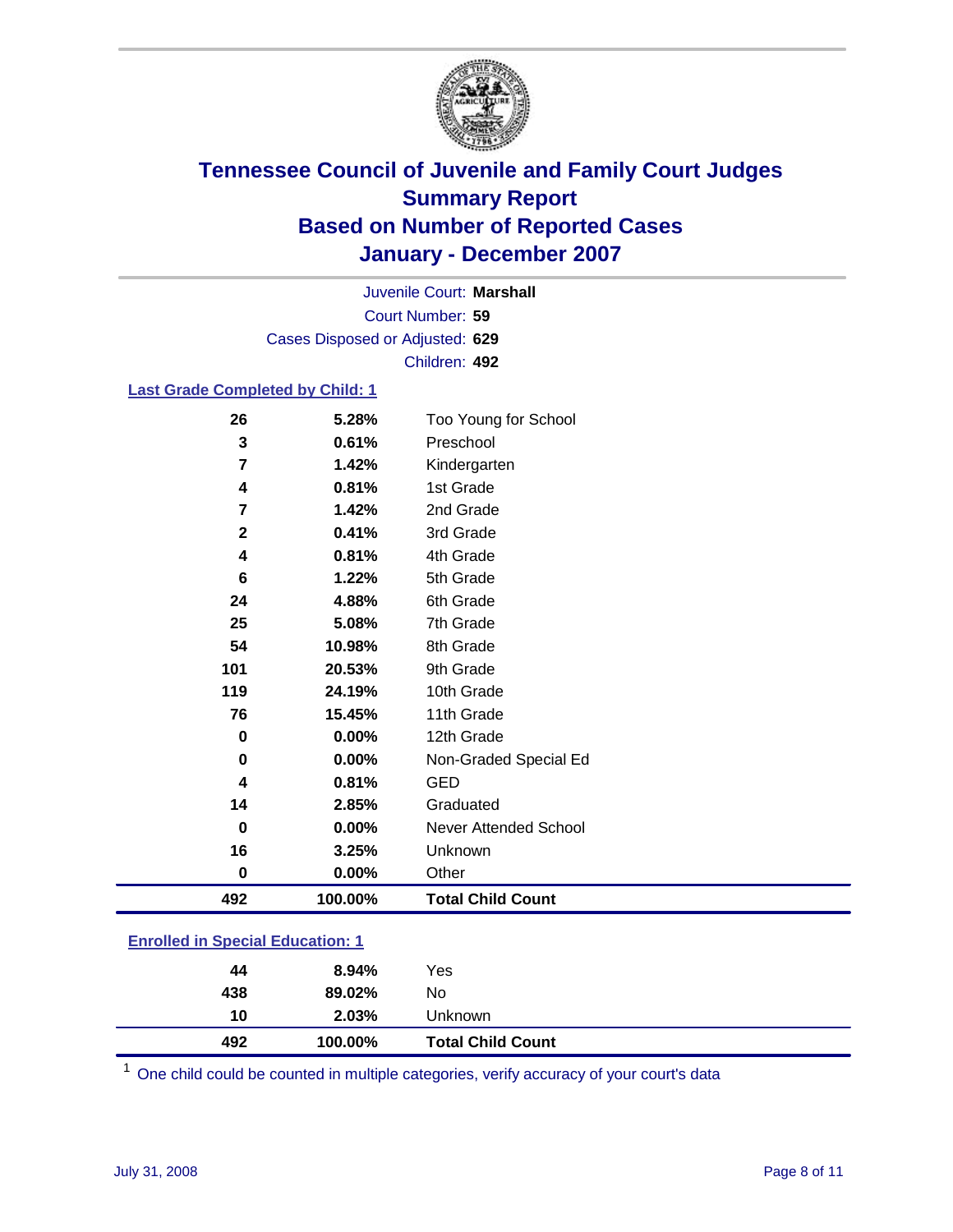

|                              |                                 | Juvenile Court: Marshall  |
|------------------------------|---------------------------------|---------------------------|
|                              |                                 | Court Number: 59          |
|                              | Cases Disposed or Adjusted: 629 |                           |
|                              |                                 | Children: 492             |
| <b>Action Executed By: 1</b> |                                 |                           |
| 872                          | 93.36%                          | Judge                     |
| 0                            | $0.00\%$                        | Referee                   |
| 62                           | 6.64%                           | <b>YSO</b>                |
| 0                            | $0.00\%$                        | Other                     |
| 0                            | $0.00\%$                        | Unknown / Not Reported    |
| 934                          | 100.00%                         | <b>Total Action Count</b> |

### **Formal / Informal Actions: 1**

| 45  | 4.82%    | Dismissed                                        |
|-----|----------|--------------------------------------------------|
| 42  | 4.50%    | Retired / Nolle Prosequi                         |
| 168 | 17.99%   | <b>Complaint Substantiated Delinquent</b>        |
| 49  | 5.25%    | <b>Complaint Substantiated Status Offender</b>   |
| 38  | 4.07%    | <b>Complaint Substantiated Dependent/Neglect</b> |
| 0   | $0.00\%$ | <b>Complaint Substantiated Abused</b>            |
| 0   | $0.00\%$ | <b>Complaint Substantiated Mentally III</b>      |
| 63  | 6.75%    | Informal Adjustment                              |
| 29  | 3.10%    | <b>Pretrial Diversion</b>                        |
| 0   | $0.00\%$ | <b>Transfer to Adult Court Hearing</b>           |
| 0   | $0.00\%$ | Charges Cleared by Transfer to Adult Court       |
| 38  | 4.07%    | Special Proceeding                               |
| 0   | $0.00\%$ | <b>Review Concluded</b>                          |
| 15  | 1.61%    | Case Held Open                                   |
| 447 | 47.86%   | Other                                            |
| 0   | $0.00\%$ | Unknown / Not Reported                           |
| 934 | 100.00%  | <b>Total Action Count</b>                        |

<sup>1</sup> If different than number of Referral Reasons (934), verify accuracy of your court's data.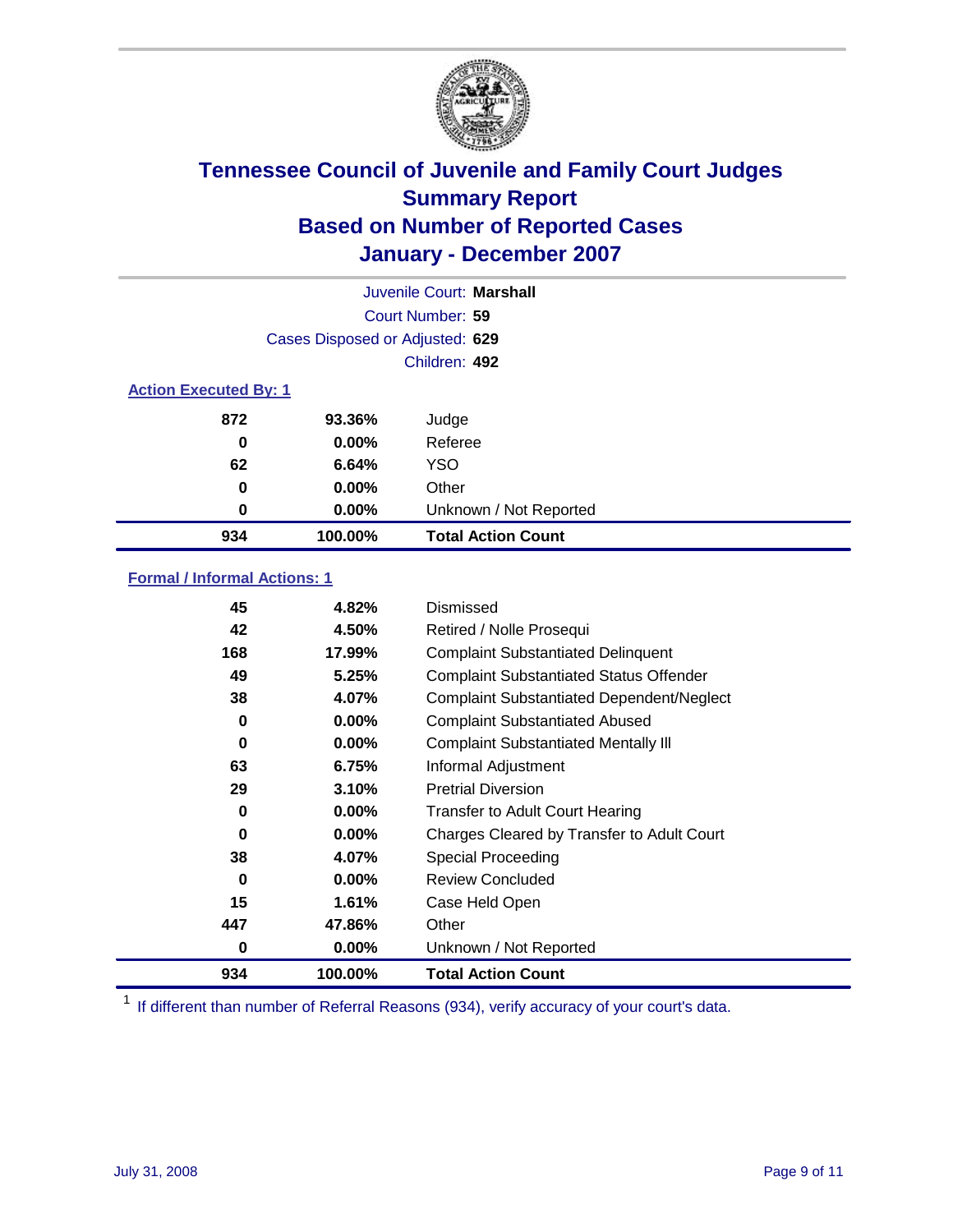

|                       |                                 | Juvenile Court: Marshall                              |
|-----------------------|---------------------------------|-------------------------------------------------------|
|                       |                                 | Court Number: 59                                      |
|                       | Cases Disposed or Adjusted: 629 |                                                       |
|                       |                                 | Children: 492                                         |
| <b>Case Outcomes:</b> |                                 | There can be multiple outcomes for one child or case. |
| 39                    | 2.44%                           | <b>Case Dismissed</b>                                 |
| 125                   | 7.81%                           | Case Retired or Nolle Prosequi                        |
| 239                   | 14.94%                          | Warned / Counseled                                    |
| 10                    | 0.63%                           | <b>Held Open For Review</b>                           |
| 54                    | 3.38%                           | Supervision / Probation to Juvenile Court             |
| 0                     | 0.00%                           | <b>Probation to Parents</b>                           |
| 4                     | 0.25%                           | Referral to Another Entity for Supervision / Service  |
| 28                    | 1.75%                           | Referred for Mental Health Counseling                 |
| $\mathbf{2}$          | 0.13%                           | Referred for Alcohol and Drug Counseling              |
| 0                     | 0.00%                           | <b>Referred to Alternative School</b>                 |
| 0                     | 0.00%                           | Referred to Private Child Agency                      |
| 27                    | 1.69%                           | Referred to Defensive Driving School                  |
| 28                    | 1.75%                           | Referred to Alcohol Safety School                     |
| 38                    | 2.38%                           | Referred to Juvenile Court Education-Based Program    |
| 38                    | 2.38%                           | Driver's License Held Informally                      |
| 0                     | 0.00%                           | <b>Voluntary Placement with DMHMR</b>                 |
| 0                     | 0.00%                           | <b>Private Mental Health Placement</b>                |
| 0                     | 0.00%                           | <b>Private MR Placement</b>                           |
| 0                     | 0.00%                           | Placement with City/County Agency/Facility            |
| 0                     | 0.00%                           | Placement with Relative / Other Individual            |
| 153                   | 9.56%                           | Fine                                                  |
| 73                    | 4.56%                           | <b>Public Service</b>                                 |
| 47                    | 2.94%                           | Restitution                                           |
| 0                     | 0.00%                           | <b>Runaway Returned</b>                               |
| 11                    | 0.69%                           | No Contact Order                                      |
| 0                     | 0.00%                           | Injunction Other than No Contact Order                |
| 10                    | 0.63%                           | <b>House Arrest</b>                                   |
| 6                     | 0.38%                           | <b>Court Defined Curfew</b>                           |
| 0                     | 0.00%                           | Dismissed from Informal Adjustment                    |
| 0                     | 0.00%                           | <b>Dismissed from Pretrial Diversion</b>              |
| 1                     | 0.06%                           | <b>Released from Probation</b>                        |
| 0                     | 0.00%                           | <b>Transferred to Adult Court</b>                     |
| 0                     | 0.00%                           | <b>DMHMR Involuntary Commitment</b>                   |